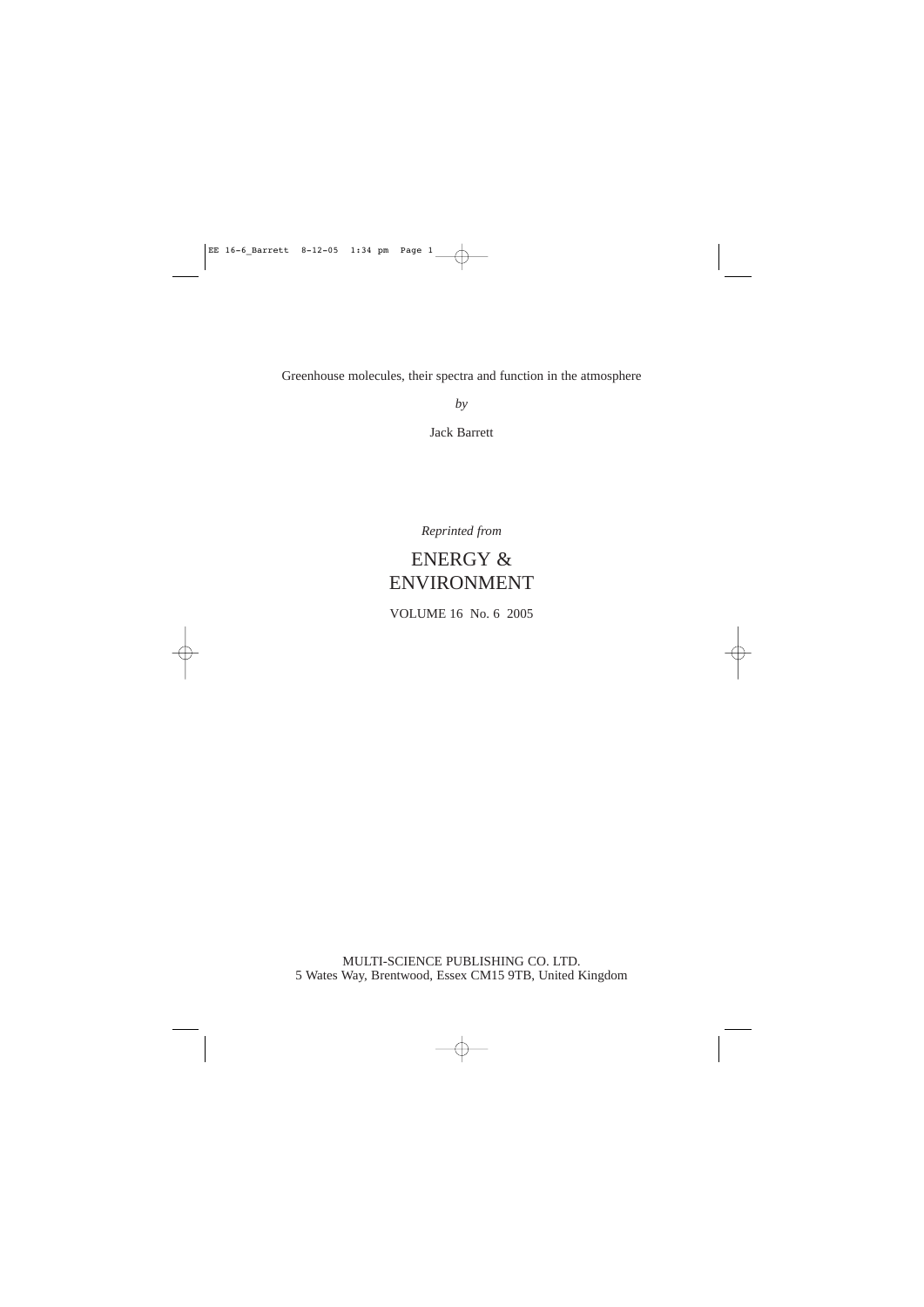# **GREENHOUSE MOLECULES, THEIR SPECTRA AND FUNCTION IN THE ATMOSPHERE**

#### **Jack Barrett**

*Scientific Alliance*

## **INTRODUCTION**

The Earth's atmosphere is largely composed of the diatomic molecules, dinitrogen, N<sub>2</sub>, and dioxygen,  $O<sub>2</sub>$ ; 78.08% and 20.93% by volume respectively. They are radiatively inactive as is explained below. The remaining 0.97% is made up from argon (0.93%), carbon dioxide,  $(CO<sub>2</sub> 0.037%)$ , methane,  $(CH<sub>4</sub> 0.00017%)$ , dinitrogen monoxide,  $(N, O\ 0.000032\%)$  and even smaller amounts of carbon monoxide, ozone,  $(O_3)$  and the Group 18 inert gases, neon, helium, krypton and xenon. There are also traces of many other volatile compounds. Greenhouse [GH] molecules are those that absorb terrestrial radiation, that which is emitted by the Earth's surface as a result of the warming effect of incoming solar radiation. Their absorption characteristics allow them to act in the retention of heat in the atmosphere and to ensure that the global mean temperature of the atmosphere is tolerable to life  $-$  the greenhouse effect. The more important compounds are water, carbon dioxide, methane, dinitrogen monoxide (nitrous oxide), and ozone, in decreasing order of effectiveness, mainly because of their concentrations. This paper outlines the reasons for their effectiveness.

Ozone is a very minor contributor to the greenhouse effect in the troposphere, but has a very important contribution to the properties of the stratosphere. The radiation, known as the electromagnetic spectrum, consists of gamma rays, X-rays, ultra-violet radiation, visible light and infrared radiation, in decreasing order of energy. The vast majority of the highly energetic end of the radiation from the Sun, gamma and X-rays, are absorbed by the upper atmosphere. The ultra-violet region is divided into four parts; UVA (with wavelengths between 320–400 nanometres, 1 nm =  $10^{-9}$  metres), UVB (280–320 nm) and UVC (200–280 nm) and the far-UV (100–200 nm). Far-UV radiation is absorbed in the upper atmosphere (50 km) by dioxygen molecules, as is UVC radiation in the stratosphere (in spite of the claims by the sun protection industry). They cause the oxygen molecules to dissociate to give oxygen atoms, which then combine with the nearest oxygen molecules to produce ozone,  $O_3$  (trioxygen).



Ozone molecules also absorb some of the UVB radiation and protect the Earth's surface, allowing life to persist. The small fraction of UVB radiation that does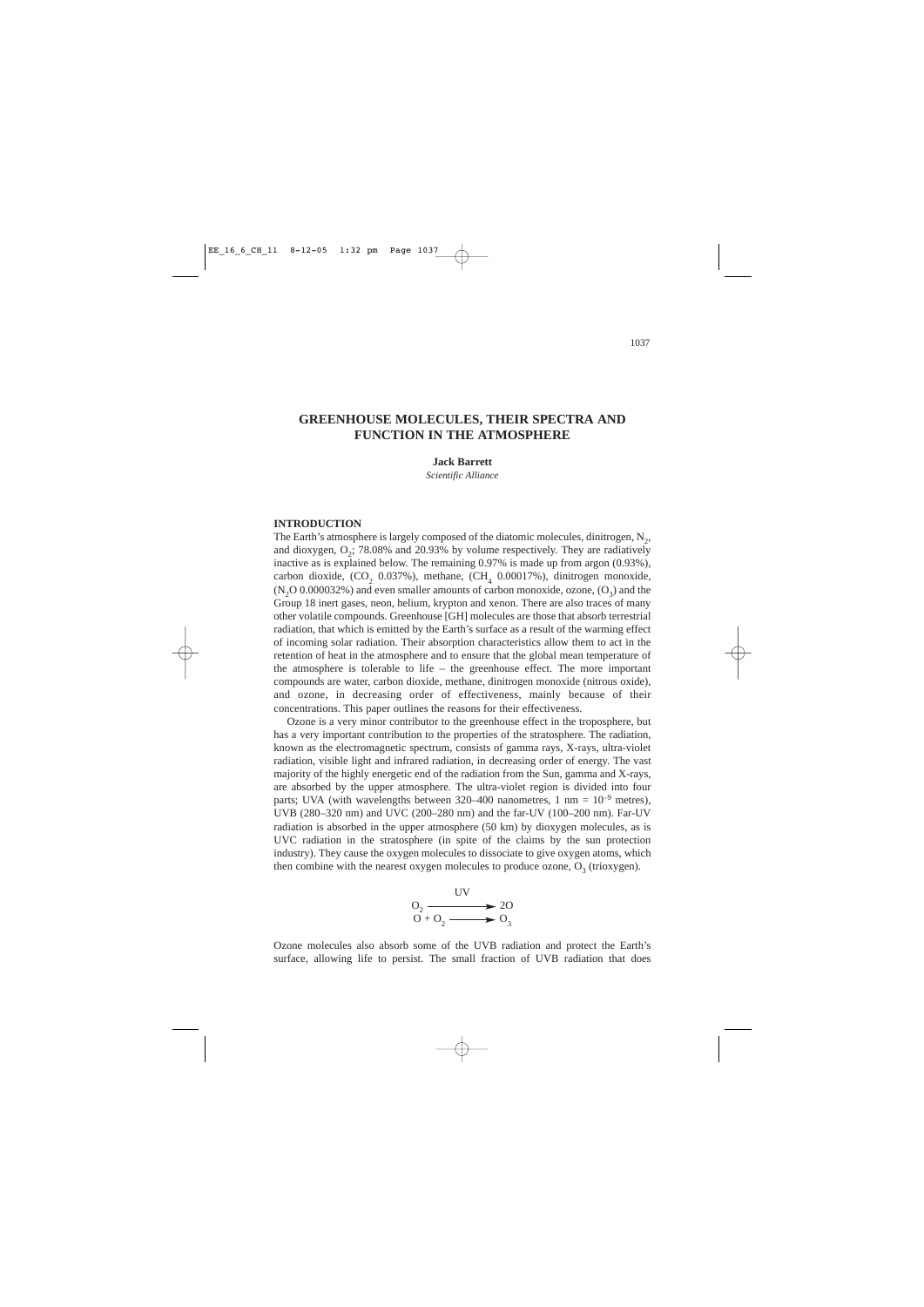penetrate to the ground  $(\sim 1\%)$  should be avoided as it can initiate skin cancers. The less energetic UVA radiation produces temporary sunburn when incident upon skin.

The radiation that does penetrate the stratosphere causes the warming of the lower region, the troposphere in which weather and climate occur. Just why and how the greenhouse molecules act as they do is the main subject of this paper.

## **INFRARED [IR] SPECTROSCOPY OF GREENHOUSE GASES**

This section is limited to the greenhouse gases; water,  $CO<sub>2</sub>$ , methane and dinitrogen monoxide. First, the reasons why they are greenhouse gases are dealt with and these are followed by their IR spectra with interpretations. Ozone is mentioned briefly.

#### **Why do molecules absorb IR radiation?**

In the IR region radiation has sufficient energy to cause molecules to rotate or vibrate or both, dependent upon certain **selection rules**. To acquire rotational energy directly a molecule must have a permanent dipole moment, i.e., there must be a permanent charge separation within the molecule. The rule for acquiring vibrational energy is slightly different; the particular vibration has to be associated with a *change* in dipole moment to be IR active. If a molecule is vibrationally active, it can also acquire and dispense with rotational energy.

The diatomic molecules,  $N_2$  and  $O_2$ , have zero dipole moment and do not qualify by either of the rules and cannot interact with IR radiation, hence they are not greenhouse gases, even though they account for 99.93% of the dry atmosphere.

The structures and permanent dipole moments (if any) of the greenhouse gases are shown in Figure 1.



Figure 1: The structures and dipole moments of the greenhouse gas molecules. The non-zero dipole moments are given in units of Debyes

[D, 1 D = 3.33564  $\times$  10<sup>-30</sup> C m (Coulomb metres)] and the arrows point in the direction of the more negative ends of the dipoles.  $CO<sub>2</sub>$  and methane do not possess dipole moments

The allowed interactions of the greenhouse gas molecules with IR radiation are as follows.

Water. The molecule has a permanent dipole moment, so rotational changes are allowed and these are spread throughout the IR spectral range. In addition the molecule possesses three fundamental vibration modes, which are shown in Figure 2.

Only the bending vibration at  $1595 \text{ cm}^{-1}$  is relevant to the absorption of terrestrial radiation.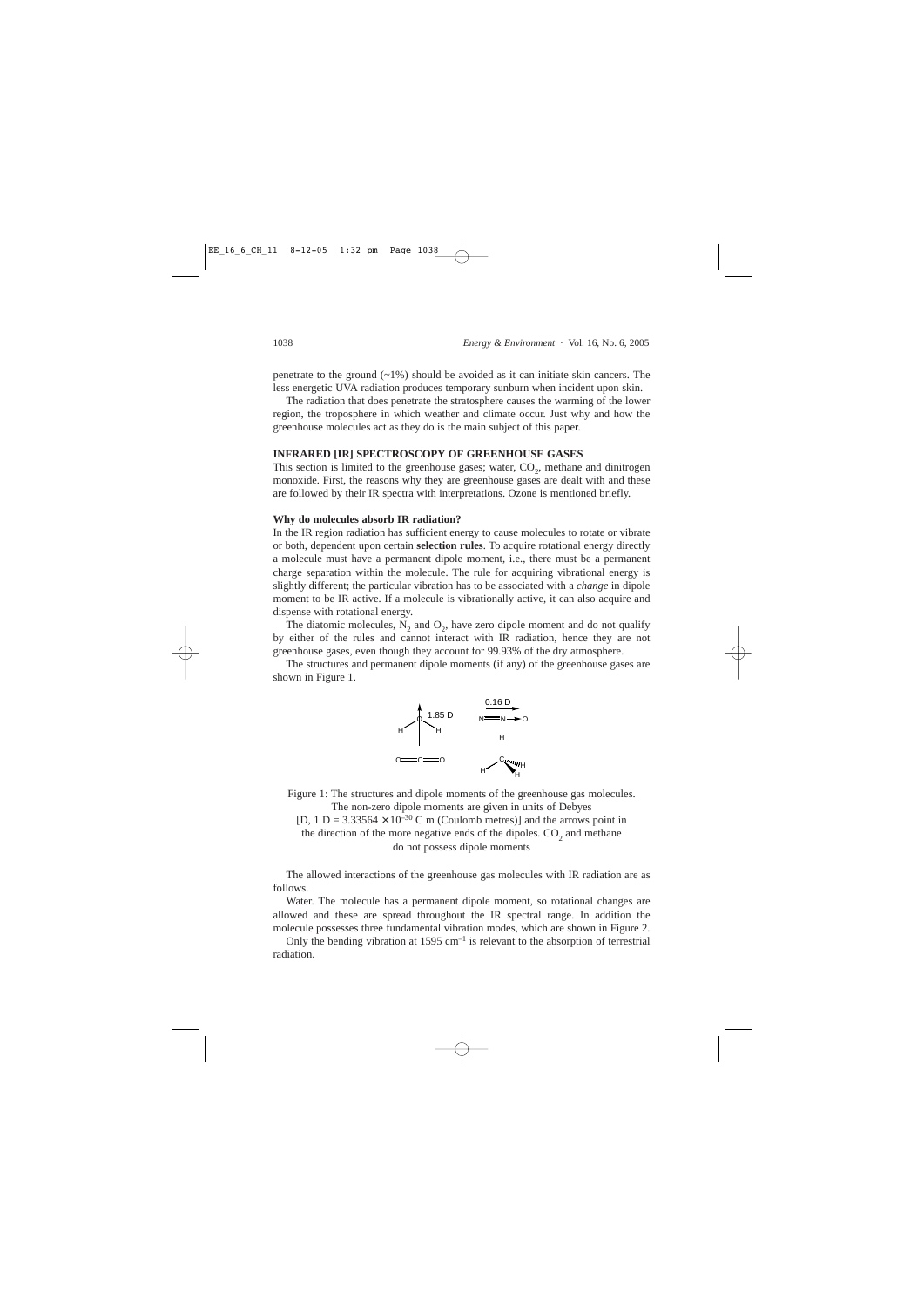

Figure 2: The three fundamental vibrational modes of the water molecule and their wavenumbers

Carbon Dioxide. The molecule is linear and symmetrical about the central carbon atom; its dipole moment is zero because of its symmetry and rotational changes cannot be brought about by the direct absorption of radiation. The three vibrational modes of the molecule are shown in Figure 3, together with their fundamental wavenumbers.



Figure 3: The three fundamental vibrational modes of the  $CO<sub>2</sub>$  molecule and their wavenumbers; the bend occurs in two planes at right angles and which contain the molecular axis

The symmetric stretching mode is not associated with a changing dipole moment and is not radiatively active. The other vibrations do cause a change in the dipole moment of the molecule and are active radiatively.

Dinitrogen monoxide. Although the molecule has a permanent dipole moment, this is relatively small and the possible rotational transitions are of no importance in atmospheric spectra because of the very small incidence of the compound. As a linear molecule,  $N_2O$  has three fundamental vibrational modes similar to those of  $CO_2$ . The symmetric stretch is at  $1285 \text{ cm}^{-1}$ , the antisymmetric stretch is at  $2224 \text{ cm}^{-1}$ , and the bend is at 589 cm<sup>-1</sup>.

Methane. The molecule has a zero dipole moment because of its symmetry and rotational interaction with radiation is not possible. The only fundamental vibration of the methane molecule of interest in the  $0-2500$  cm<sup>-1</sup> range is at 1306 cm<sup>-1</sup> and is a mixture of stretching and bending as depicted in Figure 4.

Ozone. The structure of the molecule is shown in Figure 5; its dipole moment is indicated. The non-linear molecule has a dipole moment of 0.53 D, the terminal oxygen atoms being slightly negatively charged to balance the partial positive charge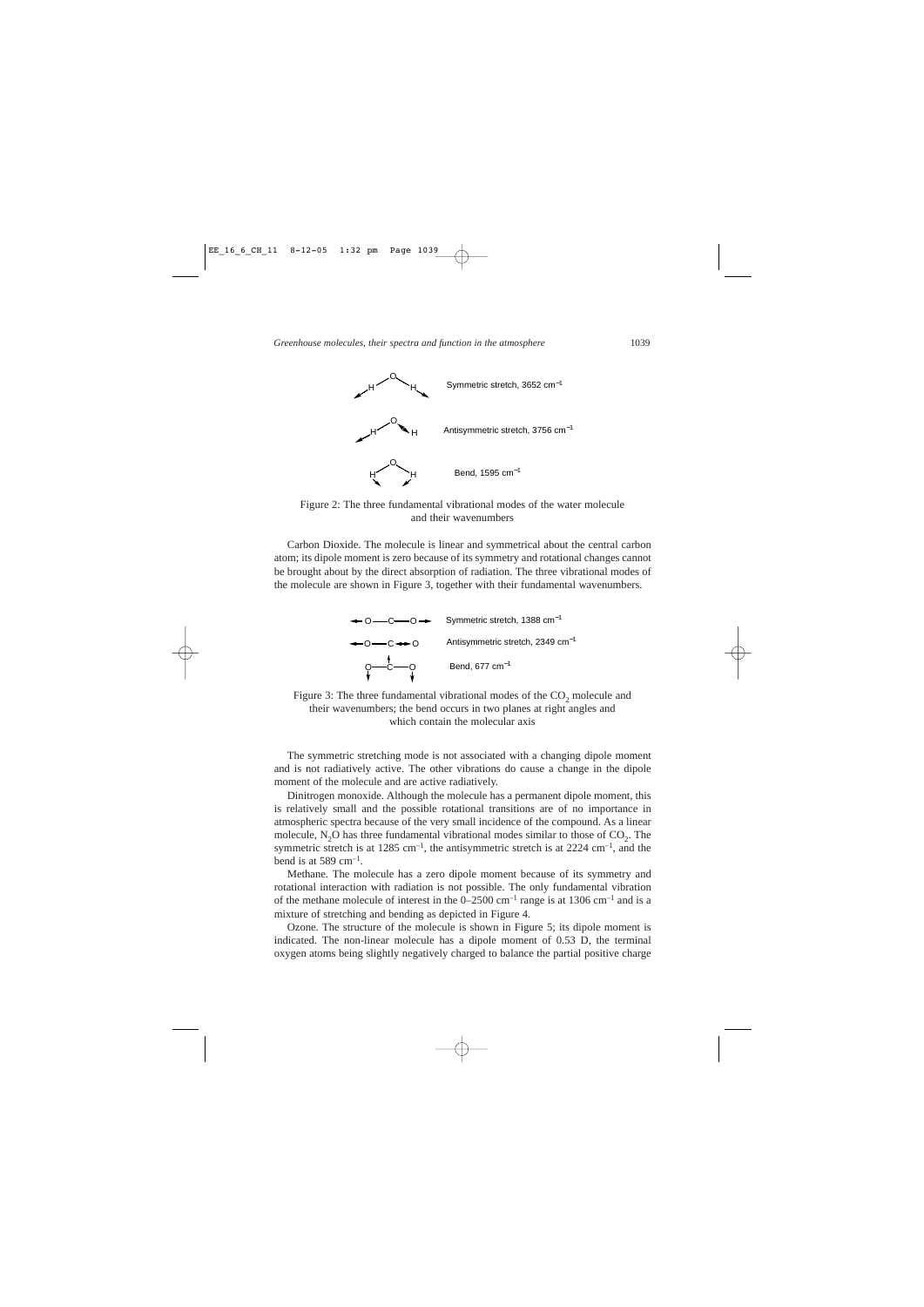

Figure 4: One of the stretching and bending modes of the methane molecule



Figure 5: The structure and dipole moment of the ozone molecule

on the central oxygen atom. The absorption spectrum of ozone exhibits a strong absorption at 1043 cm<sup>-1</sup> that arises mainly from the antisymmetric stretching mode. There are weaker contributions in the same region from the symmetric stretching mode and other weaker bands. Because of its small concentration, ozone contributes to the GH effect in the troposphere to a minor degree. Its role in the stratosphere is much more dominant.

The infrared (IR) spectra of the four main GH gases over a 100 metre path length are presented in Figure 6, their concentrations being those that pertain to the atmosphere at sea-level, and in the case of water that which amounts to 45% humidity. One of the conventional methods of representing spectra in the IR is to plot the transmission of the sample against the wavenumber,  $1/\lambda = v/c$  ( $\lambda =$  wavelength,  $v =$  frequency,  $c =$  velocity of light). The transmission (T, sometimes referred to as



Figure 6: Infrared spectra of the greenhouse gases as calculated using the HITRAN data base<sup>1</sup>; Transmission is plotted against wavenumber (reciprocal cm)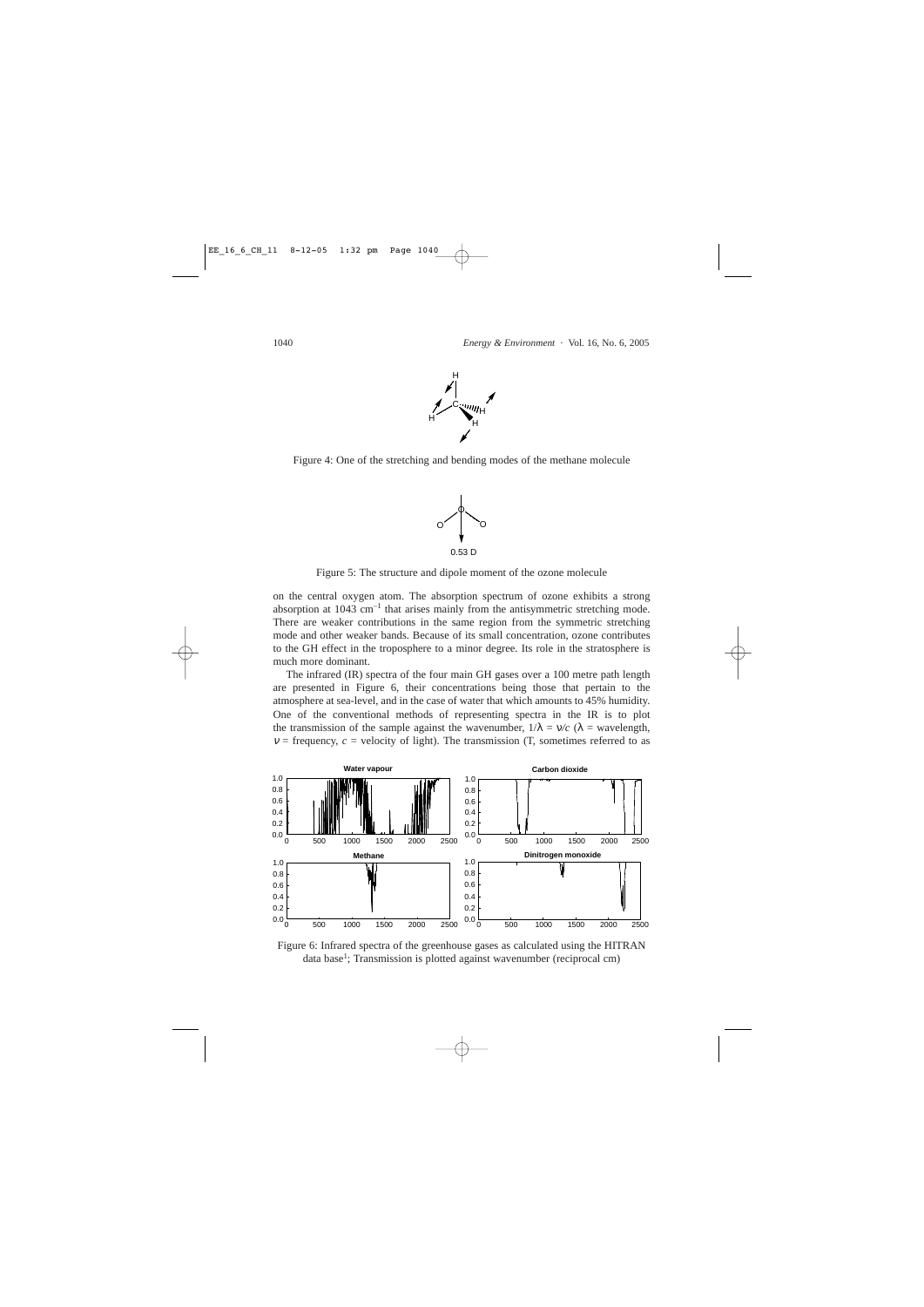transmittance) is the extent by which the incident radiation at any wavenumber is transmitted by the sample; If all the radiation is absorbed  $T = 0$ , if none is absorbed  $T = 1$ . The wavenumber is a convenient way of representing the frequency of the radiation. The actual frequencies have units of hertz (Hz) and are too large. To be able to deal with reasonably small numbers, the frequencies are divided by the speed of light (in cm per second) to give the wavenumber. The wavenumber represents the number of waves in a centimetre when expressed as reciprocal centimetres,  $cm^{-1}$ . The wavenumber ranges of the spectra are from  $0-2500 \text{ cm}^{-1}$ . This covers the frequency range of terrestrial radiation that is emitted by the warmed Earth.

The water vapour spectrum indicates almost total absorption from  $0-500 \text{ cm}^{-1}$ , followed from 500–1300 cm<sup>-1</sup> by a host of weak rotational bands. From 1300 cm<sup>-1</sup> the absorption increases to almost total again as the centre of the bending vibrational mode at 1595 cm<sup>-1</sup> is approached and beyond  $1800 \text{ cm}^{-1}$  the rotational structure of the bending mode decreases in intensity until  $2300 \text{ cm}^{-1}$  when the transmission becomes 100%. The CO<sub>2</sub> spectrum is dominated by the bending vibration, centred at 667 cm<sup>-1</sup> and the antisymmetrical stretching mode at  $2349 \text{ cm}^{-1}$ . The extra very weak bands arise from further excitations and represent very small absorptions that are, nevertheless significant in calculating the GH effect accurately. The methane spectrum shows the bending/stretching vibration at  $1306 \text{ cm}^{-1}$  and that of dinitrogen monoxide shows the three bands as described above.

The Earth's surface has a mean global temperature of 288 K and its emission approximates to that of a blackbody at that temperature, consisting of continuous radiation unlike that of the GHGs which is specific to each molecule and made up from discrete rotational or rotation-vibrational bands. The Planck (or blackbody) radiance of the Earth's surface is shown by the heavy smooth curve in Figure 7, together with the combined effects on it of the absorptions of the GHGs.

There is considerable absorption of the radiation emitted by the surface and only a significant transmission in the region between 800–1250 cm–1 – the so-called *window region* where no molecules absorb significantly. As much as 22.5% of the emitted radiance passes through the window. Unless absorbed by clouds the radiation in the window region escapes to space and does not participate in greenhouse warming.



Figure 7: The radiance of the Earth's surface and the absorption of it by the GHGs. The units of radiance are Watts per square metre per  $cm^{-1}$  per steradian [solid angle] and the wavenumber axis is as above, reciprocal cm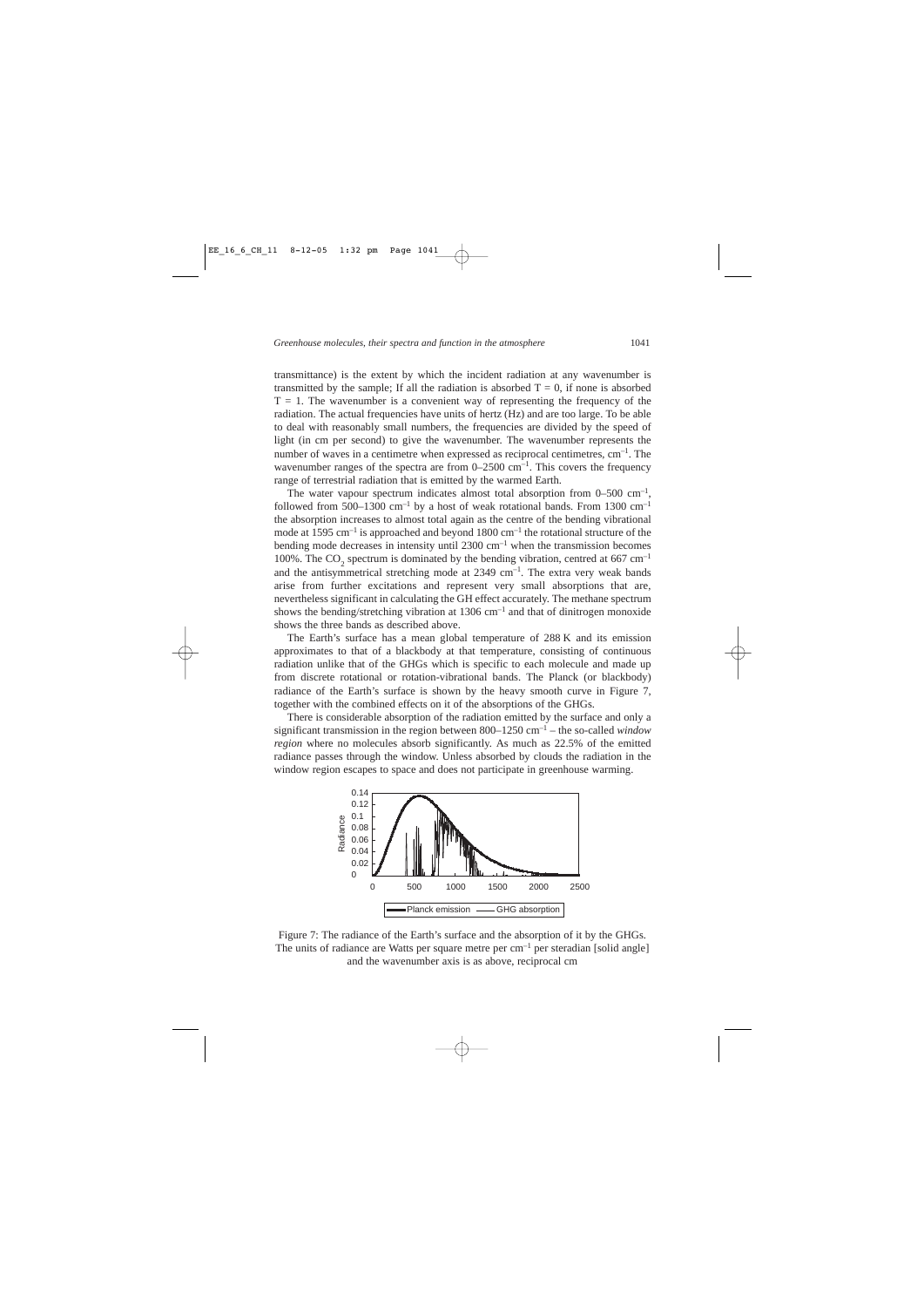| <b>GHG</b>                                                  | % Absorption | Absorption relative<br>To water vapour $= 1$ |
|-------------------------------------------------------------|--------------|----------------------------------------------|
| Water vapour                                                | 68.2         | 1.000                                        |
| $CO2$ (285 ppmv)                                            | 17.0         | 0.249                                        |
| $CO2$ (570 ppmv)                                            | 18.5         | 0.271                                        |
| CH <sub>4</sub>                                             | 1.2          | 0.018                                        |
| $N_{2}O$                                                    | 0.5          | 0.007                                        |
| Total [water, $CO_2$ (285 ppmv), $CH_4$ , N <sub>2</sub> O] | 86.9         |                                              |
| Combination with 285 ppmv $CO2$                             | 72.9         | 1.069                                        |
| Combination with 570 ppmv $CO2$                             | 73.4         | 1.076                                        |

| Table 1: Contributions to the absorption of the Earth's radiance |  |  |
|------------------------------------------------------------------|--|--|
| by the first 100 metres of the atmosphere                        |  |  |

Some idea of the relative contributions to global warming by the GHGs at the Earth's surface may be calculated from the spectral data. Percentage absorption values are useful; they are calculated as  $%A = 100 - \pi$  (T = transmission). The values for  $CO<sub>2</sub>$  in the atmosphere in the pre-industrial era of 285 ppmv and double that value, so crucial to the IPCC arguments, are given in Table 1, together with the contributions from water vapour,  $N_2O$  and methane.

The absorption values for the pre-industrial atmosphere add up to 86.9%, significantly lower than the combined value of 72.9%. This occurs because there is considerable overlap between the spectral bands of water vapour and those of the other GHGs. If the concentration of  $CO<sub>2</sub>$  were to be doubled in the absence of the other GHGs the increase in absorption would be 1.5%. In the presence of the other GHGs the same doubling of concentration achieves an increase in absorption of only 0.5%, only one third of its effect if it were the only GHG present. Whether this overlap effect is properly built into models of the atmosphere gives rise to some scepticism.

The GHGs absorb 72.9% of the available radiance, leaving 27.1% that is transmitted of which an amount equivalent to 22.5% of the total passes through the window and the other parts of the spectral range transmit only 4.6%. For the doubled  $CO<sub>2</sub>$  case this small percentage decreases slightly to 4.1%. These small percentage transmissions are reduced by 72.9% and 73.4% respectively by the second layer of 100 m of the atmosphere so that only  $\sim$ 1% in both cases is transmitted to the region higher than 200 m.

# **SIZE OF THE GREENHOUSE EFFECT**

Incoming solar energy amounts to 342 Watts per square metre (W  $\text{m}^{-2}$ ) of which 107 W  $\mathrm{m}^{-2}$  are reflected by the atmosphere or the surface. Thus, 235 W  $\mathrm{m}^{-2}$  contribute to the warming of the Earth. On a long-term basis, the Earth is in radiative equilibrium, i.e., it loses the same amount of radiation to space as it receives. The Stefan-Boltzmann law equates radiation intensity with the temperature of the emitting blackbody: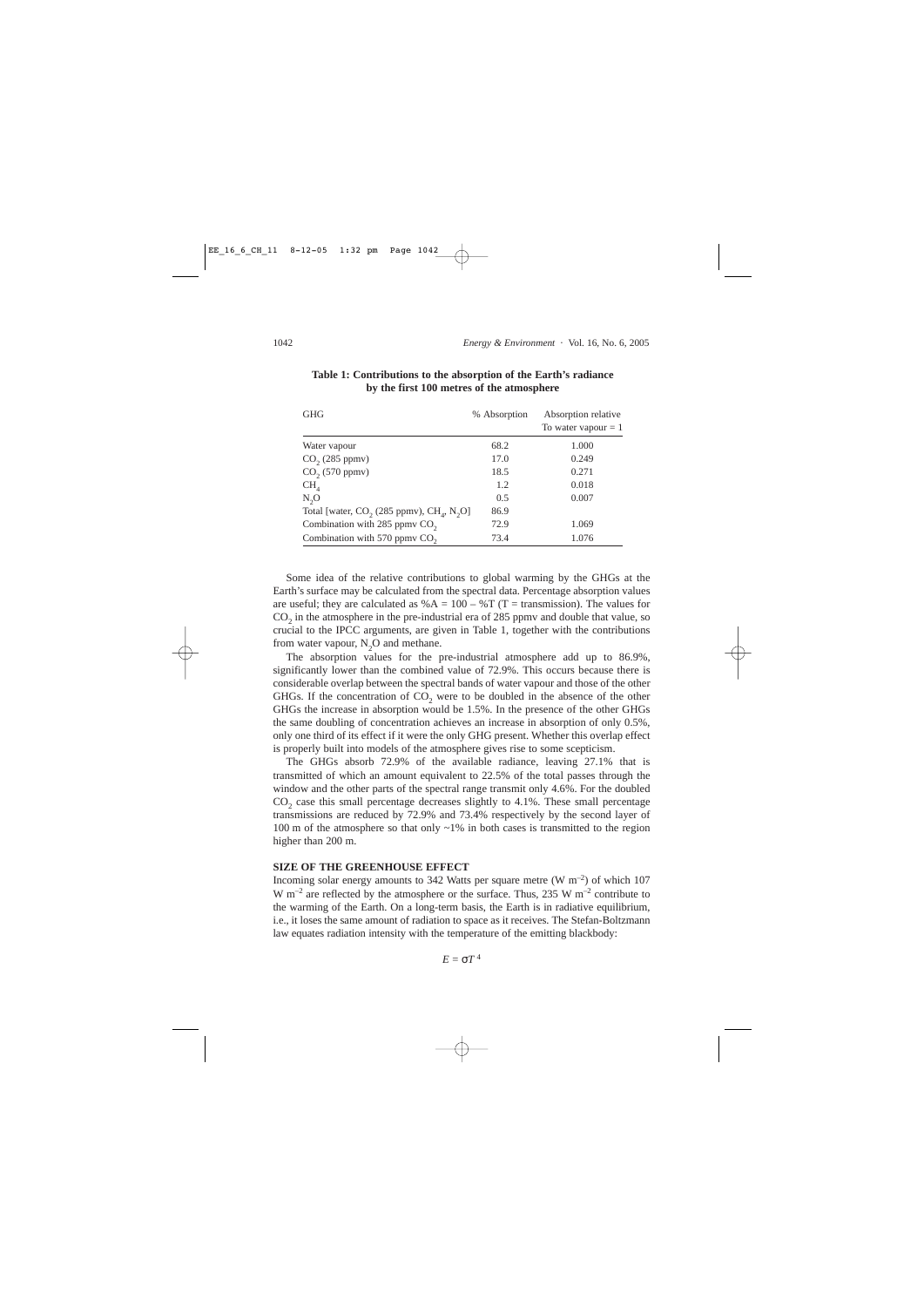The emitted radiation has an intensity given by the product of the Stefan-Boltzmann constant  $(5.67 \times 10^{-8} \text{ W m}^{-2} \text{ K}^{-4})$  and the fourth power of the temperature of the blackbody. Taking the Earth's emission as approximately blackbody radiation, the output of 235 Wm<sup>-2</sup> is equivalent to a temperature of 253.7 K. The Earth's surface temperature is generally agreed to be 288 K, thus the resultant global warming due to the effects of the GHGs, convection, evaporation of water from the oceans, clouds, aerosols, etc., is  $288 - 253.7 = 34.3$  K. What that figure will reach if the CO<sub>2</sub> concentration were to become 570 ppmv is the very important question that faces the climatology community.

Taking the fractions of terrestrial radiation absorbed by the GHGs as representative, their contributions to the GH effect are given in Table 2.

| <b>GHG</b>      | % Contribution to GH effect |                |
|-----------------|-----------------------------|----------------|
|                 | 285 ppmv $CO2$              | 570 ppmv $CO2$ |
| Water vapour    | 78.5                        | 77.1           |
| CO <sub>2</sub> | 19.6                        | 20.9           |
| CH <sub>4</sub> | 1.4                         | 1.4            |
| $N_2O$          | 0.6                         | 0.6            |

## **Table 2: Contributions of GHGs to the GH effect**

The contribution of carbon dioxide to the total global warming of 34.2 K may be calculated to be 6.7 K from the results of Table 2. That assumes that radiative transfer is the only mechanism whereby heat is transferred from the surface to the atmosphere. The global energy budget<sup>2</sup> indicates that the warming of the atmosphere has a major contribution from the latent heat of evaporated water of 78 W  $\mathrm{m}^{-2}$ . If this is converted into a radiative flux, the total radiative flux would be  $390 + 78 = 468$  W m<sup>-2</sup> which would be emitted by a surface with a Stefan-Boltzmann temperature of 301.4 K, a global warming effect of  $301.4 - 253.7 = 47.7$  K. Thus, the effect of water evaporation is to cool the surface by  $47.7 - 34.3 = 13.4$  K. These results are shown in Figure 8.



Figure 8: A calculation of the cooling effect of water evaporation on the Earth's surface temperature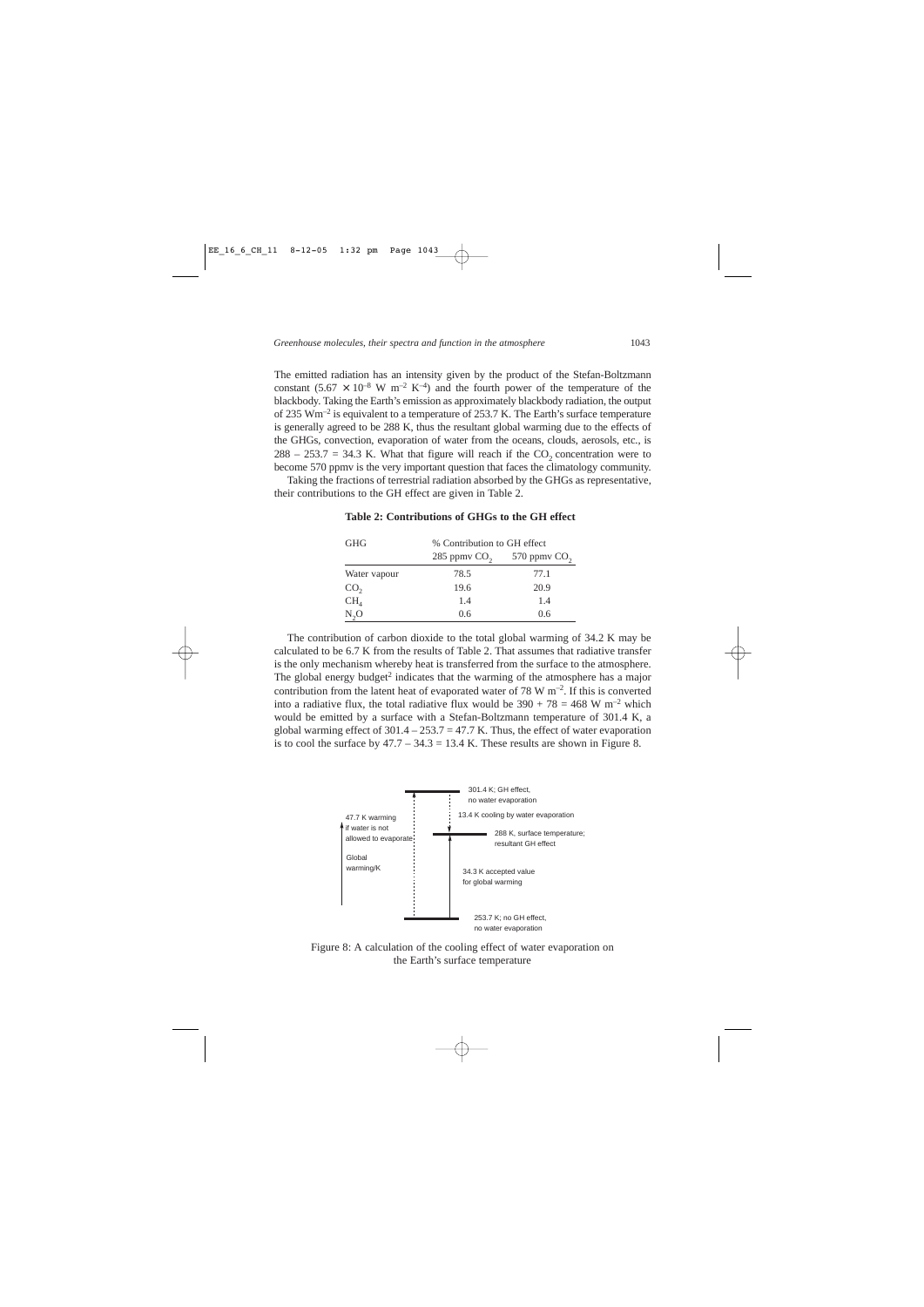On a radiative-alone basis, the 47.7 K of warming may be divided up into contributions from water and carbon dioxide from the figures given in Table 2 and amount to 37.4 K from water and 9.3 K from carbon dioxide. The water contribution should then be reduced by the cooling effect from evaporation to 24.0 K. The above calculations apply only to the first 100 m of the atmosphere and water is less and less effective in comparison to carbon dioxide as altitude increases. This is because the contribution to the atmospheric content of water reduces very rapidly with altitude, the ever-lower temperatures determining that the water vapour content decreases, that of carbon dioxide only decreasing with the decreasing pressure. At sea level the mean molecular ratio of water vapour to  $CO<sub>2</sub>$  is around 23, but at an altitude of 10 km the value is as low as 0.2. It would be expected that more  $CO_2$  would have a greater effect on atmospheric warming at higher altitudes, but this seems not to be occurring in spite of the predictions of most GCMs.



Figure 9: Emission spectra of the Earth taken by the Nimbus 4 satellite. The radiance units are milliWatts per square metre per  $cm^{-1}$  per steradian. Spectrum (a) is measured over the Sahara Desert, spectrum (b) over the Mediterranean, and spectrum (c) over the Antarctic